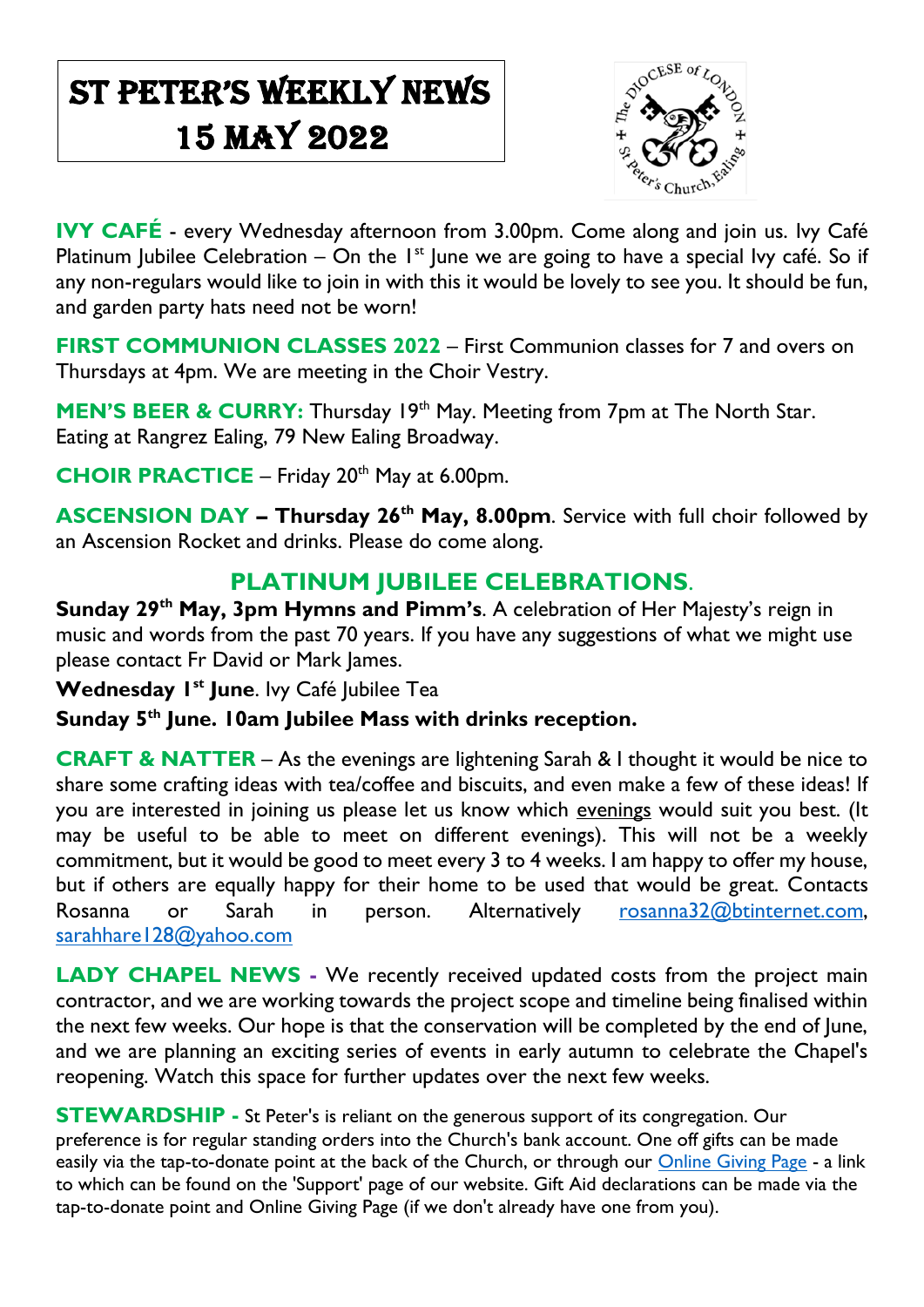| <b>Worship this week</b>                                       |  |
|----------------------------------------------------------------|--|
| Sunday 22nd May                                                |  |
| Easter 6                                                       |  |
| 9am Gemstones                                                  |  |
| 10am Parish Mass                                               |  |
| 5.30pm Evening Prayer                                          |  |
| <b>Daily Prayer:</b>                                           |  |
|                                                                |  |
| For information about baptisms, weddings and                   |  |
| funerals please contact Fr David or the Parish Office          |  |
| during office hours.                                           |  |
|                                                                |  |
|                                                                |  |
|                                                                |  |
| <b>Notices &amp; Diary Dates:</b>                              |  |
| <b>June 2022</b>                                               |  |
| I <sup>st</sup> : Ivy Café Jubilee Tea (Church Hall)           |  |
| 2nd-5th: Extended Jubilee Bank Holiday                         |  |
| 5 <sup>th</sup> : I0am Jubilee Mass (Church)                   |  |
| 9th: 4pm First Communion Classes (Choir Vestry)                |  |
| I I <sup>th</sup> : Best Feet Forward (Langley and Black Park) |  |
| 12th: I Oam Trinity Sunday. First Communion Mass               |  |
| (Church)                                                       |  |
| 21st: 7pm Archdeacon's Visitation & Swearing in of             |  |
| Church Wardens (St Paul's, Northfields)                        |  |
| 26th: Petertide Celebration Mass. Guest Preacher               |  |
| Bishop of Willesden, Rt Revd Lusa Nsenga-Ngoy                  |  |
| 29th: St Peter's Day. 7.30pm Mass with drinks in the           |  |
| Vicarage Garden                                                |  |
| 30th: 8pm PCC Meeting (Church)                                 |  |
|                                                                |  |

#### **This Week's Reading Programme:**

**Mon:** Numbers 9.15-end; 10.33-end; Luke 4.38-end. **Tues**: Numbers 11.1-33; Luke 5.1-11. **Weds:** Numbers 12; Luke 5.12-26. **Thurs (Dunstan, archbishop):** Numbers 13.1-3,17-end; Luke 5.27-end. **Fri (Alcuin, deacon, abbot):** Numbers 14.1-25; Luke 6.1-11. **Sat:** Numbers 14.26-end; Luke 6.12-26.

#### **Prayer Requests:**

**Please pray for:** Maria Gee.

**Recently deceased:** Sonia Johannes; Claire Ousby

**Years Mind: week 15-21 May:** Bertha Chappell.

Parish family: Mercia de Bruin; Jane & Stuart Campbell; Claire Cassar & Michael, Sophie & Olivia Poots; Carol Cassar; John & Daniel Cobb & Saira Salimi; Valerie Cross, Jehmel Cross; Michael, Tara, Saskia & Elliott Cross; Fr Adam & Ewa Dobryzinski; Vanessa Forster, Harry Landon, Milo & Floyd Forster Landon.

(To add names to this list please contact Fr David or the Parish Office)